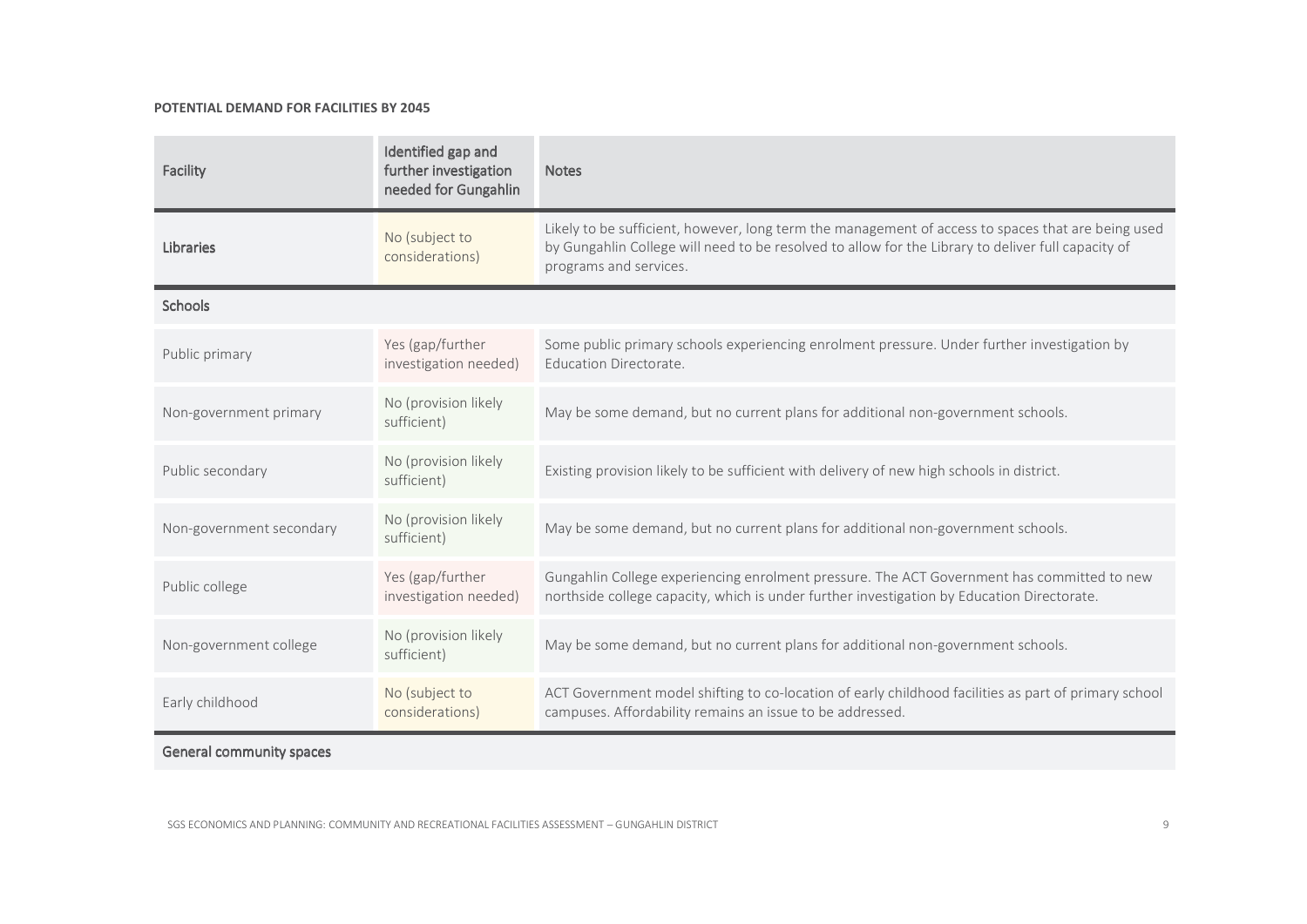| Facility                           | Identified gap and<br>further investigation<br>needed for Gungahlin | <b>Notes</b>                                                                                                                                                                                                                                                                                                                                            |  |  |
|------------------------------------|---------------------------------------------------------------------|---------------------------------------------------------------------------------------------------------------------------------------------------------------------------------------------------------------------------------------------------------------------------------------------------------------------------------------------------------|--|--|
| Neighbourhood hall                 | Yes (gap/further<br>investigation needed)                           | Likely to be provided as part of proposed community centre in Town Centre, but smaller<br>neighbourhood halls may also be needed in newer suburbs.                                                                                                                                                                                                      |  |  |
| Community centre                   | Yes (gap/further<br>investigation needed)                           | As well as the proposed community centre in Town Centre there may be a need for an additional<br>community centre for the future population, potentially to service north of the district.                                                                                                                                                              |  |  |
| <b>Community health facilities</b> |                                                                     |                                                                                                                                                                                                                                                                                                                                                         |  |  |
| Hospitals                          | No (provision likely<br>sufficient)                                 | Hospitals are not provided in every district. ACT Health has committed to the construction of a new<br>Northside Hospital with careful planning and consideration currently occurring.                                                                                                                                                                  |  |  |
| Community health centre            | No (provision likely<br>sufficient)                                 | Existing provision likely to be sufficient. A new Walk-in centre for the northern suburbs of<br>Gungahlin is also planned.                                                                                                                                                                                                                              |  |  |
| Child and Family Centre            | No (provision likely<br>sufficient)                                 | Existing provision likely to be sufficient. Child and Family Centres are targeted to be provided to<br>areas based on specific needs.                                                                                                                                                                                                                   |  |  |
| Aged care                          |                                                                     |                                                                                                                                                                                                                                                                                                                                                         |  |  |
| Nursing homes/places               | Yes (gap/further<br>investigation needed)                           | Likely to be growing need in Gungahlin as the population ages. Likely to be a need for multiple<br>facilities as there is only one planned residential aged care facility for the district (part of Gold<br>Creek Homestead Precinct). Higher density housing forms (e.g. units) and/or co-location with<br>retirement communities could be considered. |  |  |
| Aged day care (respite) centre     | Yes (gap/further<br>investigation needed)                           | Likely to be growing need as the population ages. Could be co-located with aged care or other<br>community facilities.                                                                                                                                                                                                                                  |  |  |
| <b>Targeted facilities</b>         |                                                                     |                                                                                                                                                                                                                                                                                                                                                         |  |  |
| Religious facilities               | No (subject to<br>considerations)                                   | Practice is moving away from stand-alone religious facilities. However, as a consequence will be<br>important that general meeting spaces are made available for use for religious purposes.                                                                                                                                                            |  |  |

SGS ECONOMICS AND PLANNING: COMMUNITY AND RECREATIONAL FACILITIES ASSESSMENT - GUNGAHLIN DISTRICT 10 10 10 10 10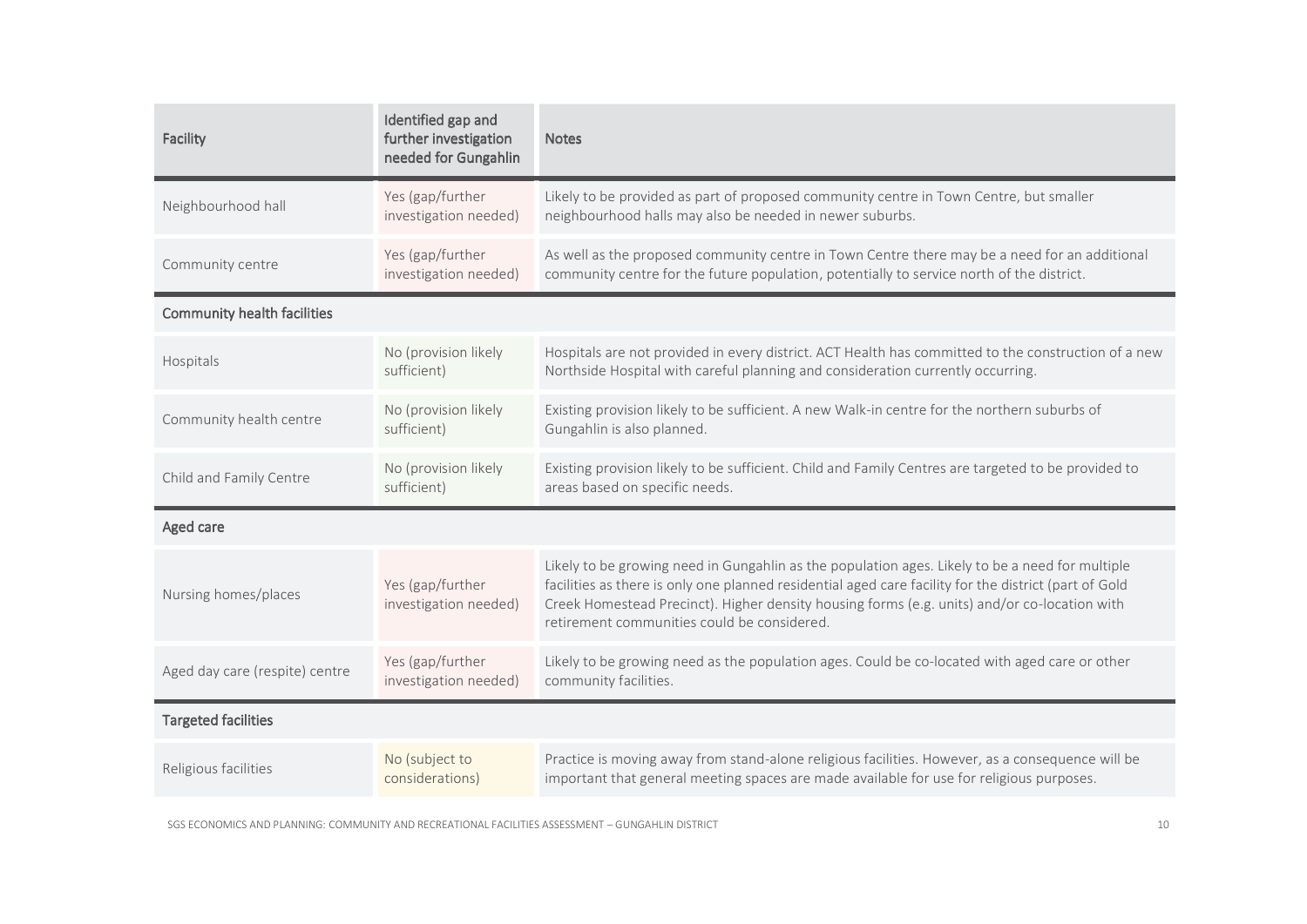| Facility                                                                                   | Identified gap and<br>further investigation<br>needed for Gungahlin | <b>Notes</b>                                                                                                                                                                                               |  |
|--------------------------------------------------------------------------------------------|---------------------------------------------------------------------|------------------------------------------------------------------------------------------------------------------------------------------------------------------------------------------------------------|--|
| Youth centre                                                                               | Yes (gap/further<br>investigation needed)                           | Need for permanent spaces for youth activities but not necessarily as a stand-alone facility, and<br>could be co-located with the proposed Town Centre community centre.                                   |  |
| Senior citizens club                                                                       | No (subject to<br>considerations)                                   | Practice is moving away from stand-alone facilities, however, will be important for general meeting<br>spaces to be made available for use for seniors activities. Demand may increase as population ages. |  |
| <b>Aquatic facilities</b>                                                                  | No (provision likely<br>sufficient)                                 | Existing provision likely to be sufficient. Additional swim schools may be delivered by private<br>market.                                                                                                 |  |
| Indoor sports                                                                              |                                                                     |                                                                                                                                                                                                            |  |
| Multi-purpose courts (e.g,<br>basketball, volleyball, netball,<br>futsal, badminton, etc.) | Yes (gap/further<br>investigation needed)                           | Likely need for indoor facility with 3-4 courts able to be used for multiple sports and flexible to<br>respond to changes in participation. Some sports may be best suited to utilise school facilities.   |  |
| Gymnastics                                                                                 | No (provision likely<br>sufficient)                                 | Existing provision likely to be sufficient with facilities in Mitchell.                                                                                                                                    |  |
| Outdoor sports and recreation                                                              |                                                                     |                                                                                                                                                                                                            |  |
| Skate park/BMX facility                                                                    | No (provision likely<br>sufficient)                                 | Existing provision may be sufficient, but small facilities could be considered for integration with<br>new parks in northern suburbs for spatial distribution across the district.                         |  |
| Outdoor courts (e.g. netball,<br>basketball)                                               | Yes (gap/further<br>investigation needed)                           | Likely to be a need for some additional outdoor courts. May be opportunities for these to be co-<br>located with future schools.                                                                           |  |
| Lawn bowls and croquet                                                                     | No (provision likely<br>sufficient)                                 | Not likely to be sufficient demand to justify provision of a facility.                                                                                                                                     |  |
| <b>Tennis</b>                                                                              | No (subject to<br>considerations)                                   | Existing provision likely to be sufficient for short-medium term with delivery of the new Amaroo<br>facility.                                                                                              |  |

SGS ECONOMICS AND PLANNING: COMMUNITY AND RECREATIONAL FACILITIES ASSESSMENT - GUNGAHLIN DISTRICT 11 AND RECREATIONAL FACILITIES ASSESSMENT - GUNGAHLIN DISTRICT